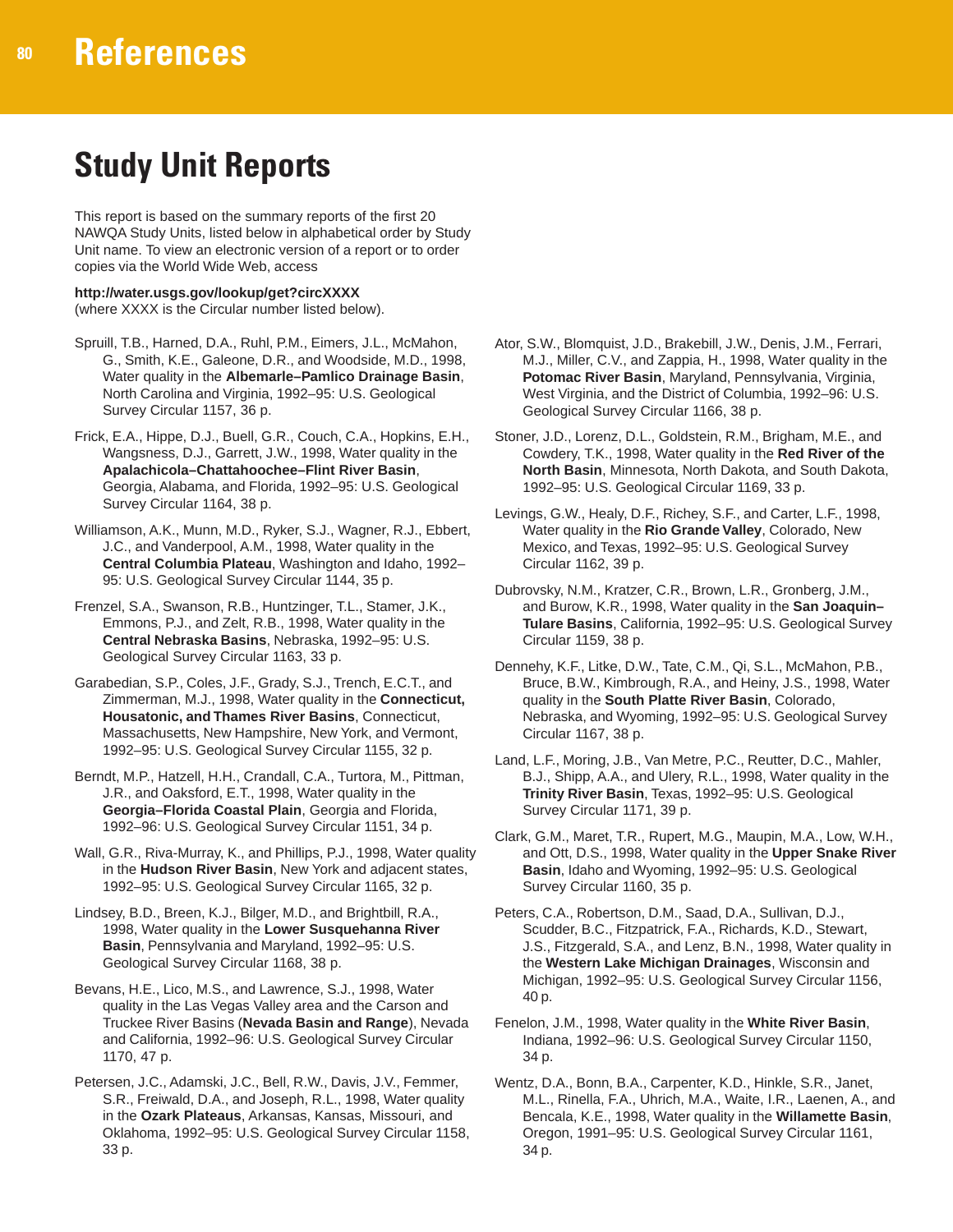### **References Cited**

- 1. Knopman, D.S., and Smith, R.A., 1993, Twenty years of the Clean Water Act: Environment, v. 35, no. 1, p. 17–34.
- 2. Hitt, K.J., 1994, Refining 1970's land-use data with 1990 population data to indicate new residential development: U.S. Geological Survey Water-Resources Investigations Report 94–4250, 15 p.
- 3. Bachman, L.J., Lindsey, B.D., Brakebill, J., and Powars, D.S., 1998, Ground-water discharge and base flow nitrate loads of nontidal streams, and their relation to a hydrogeomorphic classification of the Chesapeake Bay Watershed, Middle Atlantic Coast: U.S. Geological Survey Water-Resources Investigations Report 98–4059, 71 p.
- 4. Fisher, D.C., and Oppenheimer, M., 1991, Atmospheric nitrogen deposition and the Chesapeake Bay Estuary: AMBIO, v. 20, no. 3–4, p. 102–108.
- 5. Gilliom, R.J., Alley, W.M., and Gurtz, M.E., 1995, Design of the National Water-Quality Assessment Program—Occurrence and distribution of water-quality conditions: U.S. Geological Survey Circular 1112, 33 p.
- 6. Barbash, J.E., and Resek, E.A., 1996, Pesticides in ground water-Distribution, trends, and governing factors, v. 2 of Gilliom, R.J., ed., Pesticides in the hydrologic system: Chelsea, Mich., Ann Arbor Press, 588 p.
- 7. Zynjuk, L.D., and Majedi, B.F., 1996, January 1996 floods deliver large loads of nutrients and sediment to the Chesapeake Bay: U.S. Geological Survey Fact Sheet 140–96, 2 p.
- 8. U.S. Environmental Protection Agency and others, 1998, Clean Water Action Plan—Restoring and protecting America's waters: U.S. Environmental Protection Agency report EPA–840–R–98–001, 89 p.
- 9. Speiran, G.K., 1996, Geohydrology and geochemistry near coastal ground-water-discharge areas of the Eastern Shore, Virginia: U.S. Geological Survey Water-Supply Paper 2479, 73 p.
- 10. Tesoriero, A.J., and Voss, F.D., 1997, Predicting the probability of elevated nitrate concentrations in the Puget Sound Basin: Ground Water, v. 35, p. 1029–1039.
- 11. Litke, D.W., 1999, A review of phosphorus control measures in the United States and their effects on water quality: U.S. Geological Survey Water-Resources Investigations Report 99–4007, 38 p.
- 12. Puckett, L.J., 1994, Nonpoint and point sources of nitrogen in major watersheds of the United States: U.S. Geological Survey Water-Resources Investigations Report 94–4001, 9 p.
- 13. Andrilenas, P.A., 1974, Farmers' use of pesticides in 1971— Quantities: U.S. Department of Agriculture, Economic Research Service, Agricultural Economic Report No. 252, 56 p.
- 14. Eichers, T., Andrilenas, P., Jenkins, R., and Fox, A., 1968, Quantities of pesticides used by farmers in 1964: U.S. Department of Agriculture, Economic Research Service, Agricultural Economic Report No. 131, 37 p.
- 15. Eichers, T., Andrilenas, P., Blake, H., Jenkins, R., and Fox, A., 1970, Quantities of pesticides used by farmers in 1966: U.S. Department of Agriculture, Economic Research Service, Agricultural Economic Report No. 179, 61 p.
- 16. Eichers, T.R., Andrilenas, P.A., and Anderson, T.W., 1978, Farmers' use of pesticides in 1976: U.S. Department of Agriculture, Economics, Statistics, and Cooperative Service, Agricultural Economic Report No. 418, 58 p.
- 17. Aspelin, A.L., 1997, Pesticides industry sales and usage, 1994 and 1995 market estimates: U.S. Environmental Protection Agency, Washington, DC, 733–R–97–002, 35 p.
- 18. Shelton, L.R., 1994, Field guide for collecting and processing stream-water samples for the National Water-Quality Assessment Program: U.S. Geological Survey Open-File Report 94–455, 42 p.
- 19. Shelton, L.R., and Capel, P.D., 1994, Guidelines for collecting and processing samples of stream bed sediment for analysis of trace elements and organic contaminants for the National Water-Quality Assessment Program: U.S. Geological Survey Open-File Report 94–458, 20 p.
- 20. Crawford, J.K., and Luoma, S.N., 1994, Guidelines for studies of contaminants in biological tissues for the National Water-Quality Assessment Program: U.S Geological Survey Open-File Report 92–494, 69 p.
- 21. Lapham, W.W., Wilde, F.D., and Koterba, M.T., 1995, Groundwater data-collection protocols and procedures for the National Water-Quality Assessment Program—Selection, installation, and documentation of wells, and collection of related data: U.S. Geological Survey Open-File Report 95– 398, 69 p.
- 22. Koterba, M.T., Wilde, F.D., and Lapham, W.W., 1995, Groundwater data-collection protocols and procedures for the National Water-Quality Assessment Program—Collection and documentation of water-quality samples and related data: U.S. Geological Survey Open-File Report 95–399, 113 p.
- 23. Mueller, D.K., and Stoner, J.D., 1998, Identifying the potential for nitrate contamination of streams in agricultural areas of the United States, in Proceedings of the National Water Quality Monitoring Conference, July 7–9, 1998, Reno, Nev., p. III163–III173.
- 24. National Atmospheric Deposition Program, 1997, National atmospheric deposition program (NRSP-3)/ National trends network, 1997: NADP/NTN Program Office, Illinois State Water Survey, Champaign, Ill.
- 25. Gilliom, R.J., Mueller, D.K., and Nowell, L.H., 1998, Methods for comparing water-quality conditions among assessment study units, 1992–1995: U.S. Geological Survey Open-File Report 97–589, 54 p.
- 26. Mueller, D.K., Hamilton, P.A., Helsel, D.R., Hitt, K.J., and Ruddy, B.C., 1995, Nutrients in ground water and surface water of the United States—An analysis of data through 1992: U.S. Geological Survey Water-Resources Investigations Report 95–4031, 74 p.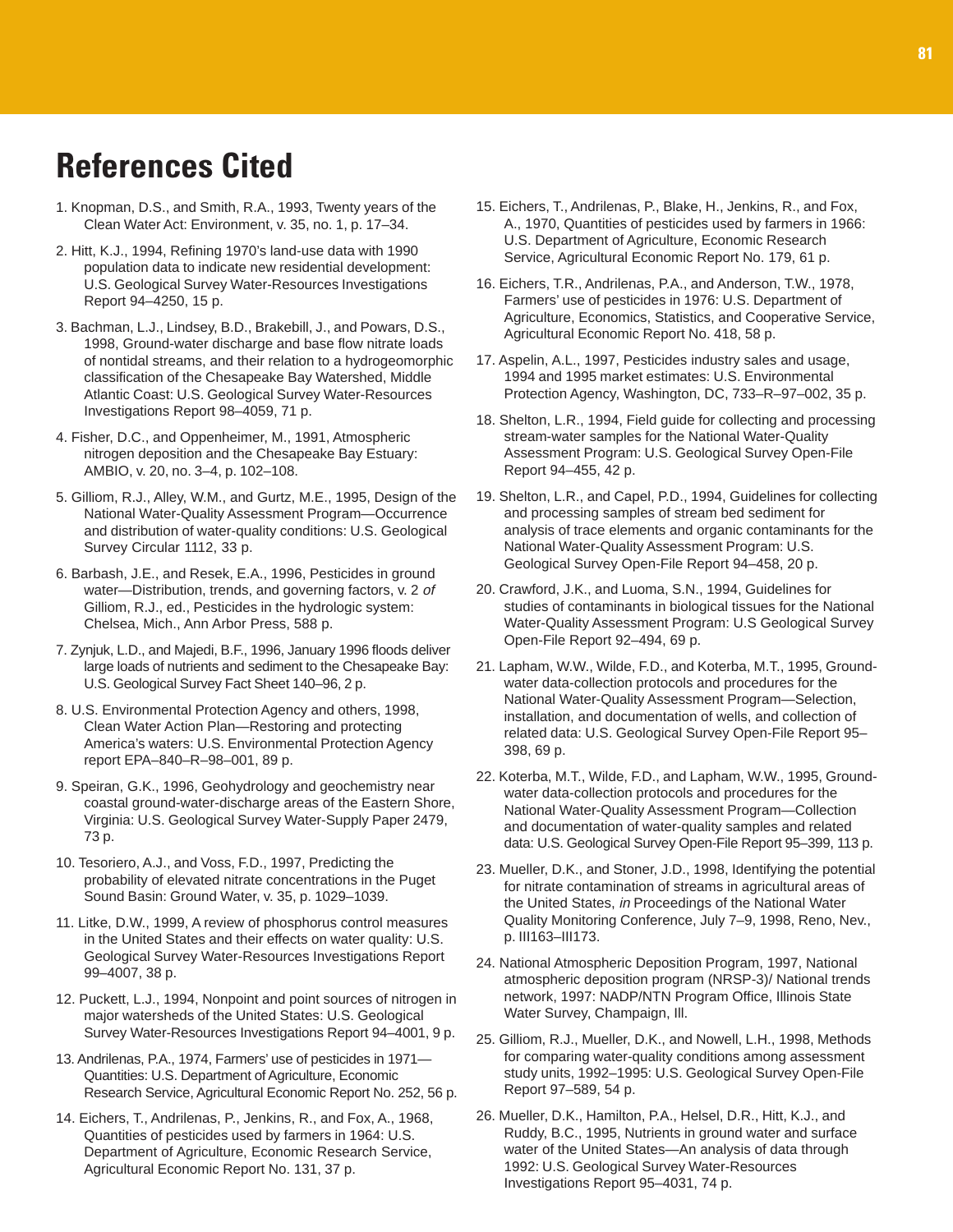- 27. Mueller, D.K., and Helsel, D.R., 1996, Nutrients in the Nation's waters—Too much of a good thing?: U.S. Geological Survey Circular 1136, 24 p.
- 28. U.S. Environmental Protection Agency, 1996, Drinking water regulations and health advisories: U.S. Environmental Protection Agency report EPA 822–B–96–001 [variously paged].
- 29. U.S. Environmental Protection Agency, 1986, Quality criteria for water—1986: U.S. Environmental Protection Agency report EPA 440/5–86–001 [variously paged].
- 30. Nolan, B.T., Ruddy, B.C., Hitt, K.J., and Helsel, D.R., 1997, Risk of nitrate in ground waters of the United States—A national perspective: Environmental Science & Technology, v. 31, no. 8, p. 2229–2236.
- 31. Nowell, L.H., Capel, P.D., and Dileanis, P.D., in press, Pesticides in stream sediment and aquatic biota— Distribution, trends, and governing factors, v. 4 of Gilliom, R.J., ed., Pesticides in the hydrologic system: Chelsea, Mich., Ann Arbor Press.
- 32. Carson, R., 1962, Silent Spring: Boston, Houghton Mifflin; Cambridge, Mass., Riverside Press.
- 33. Goodbred, S.L., Gilliom, R.J., Gross, T.S., Denslow, N.P., Bryant, W.L., and Schoeb, T.R., 1997, Reconnaissance of 17β-estradiol, 11-ketotestosterone, vitellogenin, and gonad histopathology in common carp of United States Streams— Potential for contaminant-induced endocrine disruption: U.S. Geological Survey Open-File Report 96–627, 47 p.
- 34. Kolpin, D.W., Thurman, E.M., and Linhart, S.M., 1998, The environmental occurrence of degradates in ground water: Archives of Environmental Contamination and Toxicology, v. 35, p. 385–390.
- 35. U.S. Environmental Protection Agency, 1990, Suspended, cancelled, and restricted pesticides: U.S. Environmental Protection Agency, Office of Pesticides and Toxic Substances 20T–4002.
- 36. Buell, G.R., and Couch, C.A., 1995, National Water Quality Assessment Program—Environmental distribution of organochlorine compounds in the Apalachicola-Chattahoochee-Flint River Basin, in Hatcher, K.J., ed., Proceedings of the 1995 Georgia Water Resources Conference: Athens, Ga., Vinson Institute of Government, University of Georgia, p. 46–53.
- 37. Meade, R.H., ed., 1995, Contaminants in the Mississippi River, 1987–92: U.S. Geological Survey Circular 1133, 139 p.
- 38. Stamer, J.K., and Wieczoreck, M.E., 1995, Pesticides in streams in Central Nebraska: U.S. Geological Survey Fact Sheet FS-232-95, 4 p.
- 39. U.S. Environmental Protection Agency, 1997, The incidence and severity of sediment contamination in surface waters of the United States, v. 1 of National sediment quality survey: U.S. Environmental Protection Agency, Office of Science and Technology, EPA 823–R–97–006.
- 40. Newell, A.J., Johnson, D.W., and Allen, L.K., 1987, Niagara River Biota Contamination Project—Fish flesh criteria for piscivorous wildlife: New York State Department of Environmental Conservation, Division of Fish and Wildlife, Bureau of Environmental Protection, Technical Report 87–3.
- 41. U.S. Environmental Protection Agency, 1995, Guidance for assessing chemical contaminant data for use in fish advisories, v. 1 of Fish sampling and analysis (2d ed.): U.S. Environmental Protection Agency, Office of Water, EPA 823–R–95–007.
- 42. Rupert, M.G., 1998, Probability of detecting atrazine/ desethylatrazine and elevated concentrations of nitrate  $(NO<sub>2</sub>+NO<sub>3</sub>-N)$  in ground water in the Idaho part of the Upper Snake River Basin: U.S. Geological Survey Water-Resources Investigation Report 98–4203, 32 p.
- 43. Larson, S.J., Capel, P.D., and Majewski, M.S., 1997, Pesticides in surface waters—Distribution, trends, and governing factors, v. 3 of Gilliom, R.J., ed., Pesticides in the hydrologic system: Chelsea, Mich., Ann Arbor Press, 373 p.
- 44. Scribner, E.A., Goolsby, D.A., Thurman, E.M., and Battaglin, W.A., 1998, Reconnaissance for selected herbicides, metabolites, and nutrients in streams of nine Midwestern states: U.S. Geological Survey Open-File Report 98–181, 36 p.
- 45. VanMetre, P.C., Wilson, J.T., Callender, E., and Fuller, C.C., 1998, Similar rates of decrease of persistent, hydrophobic and particle-reactive contaminants in riverine systems: Environmental Science & Technology, v. 32, no. 21, p. 3312–3317.
- 46. VanMetre, P.C., and Callender, E., in press, Trends in sediment quality in response to urbanization, in Buxton, H., and Morganwalp, D.W., eds., Toxic Substances Hydrology Program, Proceedings of the Technical Meeting, March 8–12, 1999, Charleston, S.C.
- 47. U.S. Fish and Wildlife Service, 1992, U.S. Fish and Wildlife Service National Contaminant Biomonitoring Program Fish Data File, 1969–1986: Fish and Wildlife Service National Fisheries Contaminant Research Center, 4200 New Haven Road, Columbia, Mo. 65201, Lotus and ASCII files (8/24/92).
- 48. Rapaport, R.A., Urban, N.R., Capel, P.D., Baker, J.E., Looney, B.B., Eisenreich, S.J., and Gorham, E., 1985, "New" DDT inputs to North America—Atmospheric deposition: Chemosphere, v. 14, no. 9, p. 1167–1173.
- 49. U.S. Environmental Protection Agency, 1983, Analysis of the risks and benefits of seven chemicals used for subterranean termite control: U.S. Environmental Protection Agency, Office of Pesticides and Toxic Substances, Office of Pesticide Programs EPA–540/9–83–005 [variously paged].
- 50. Esworthy, R.F., 1987, Incremental benefit analysis— Restricted use of all pesticides registered for subterranean termite control: U.S. Environmental Protection Agency, Benefits and Use Division, Economic Analysis Branch.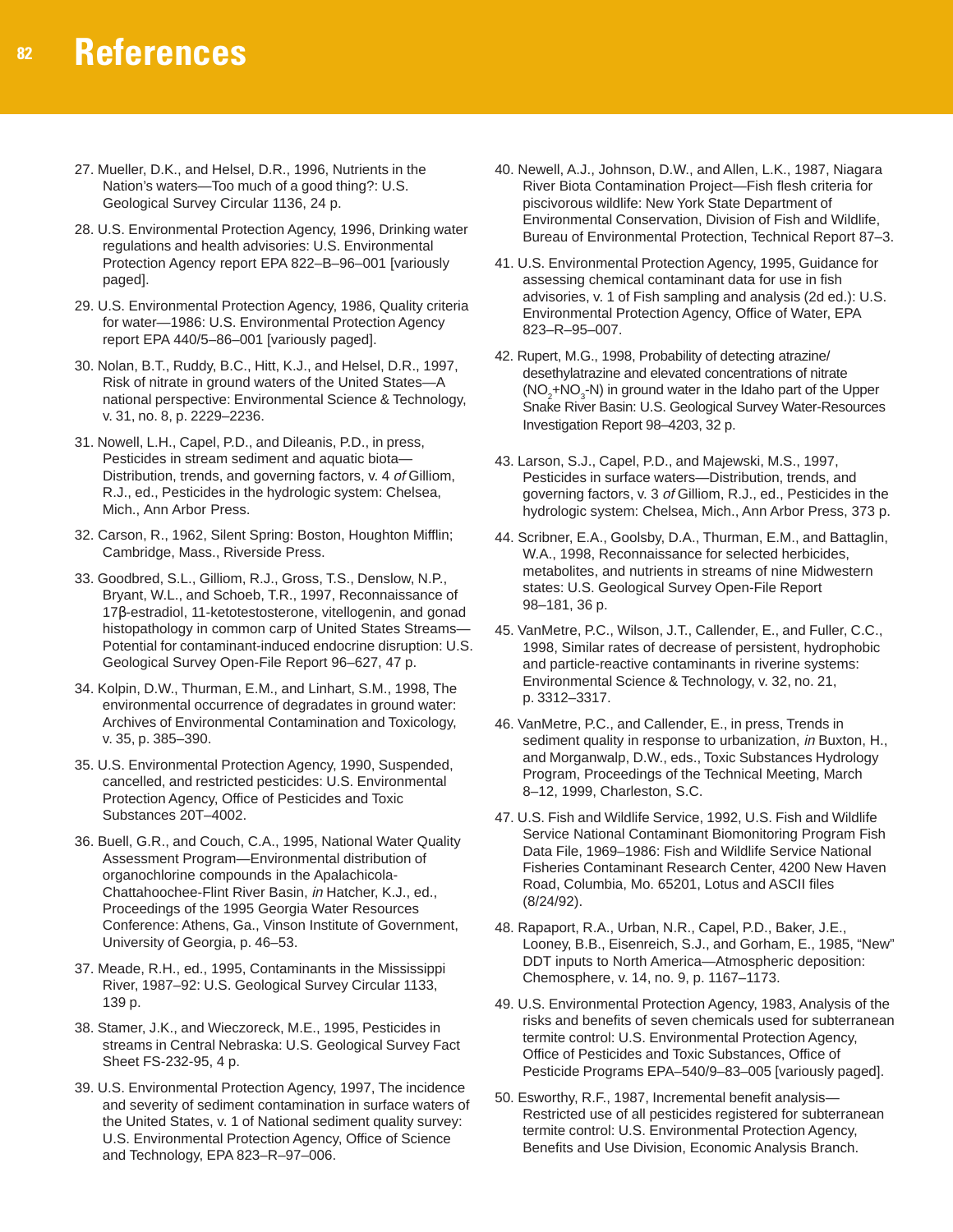# **Points of contact for additional information**

#### **1991 NAWQA STUDY UNITS**

**Albemarle-Pamlico Drainage** http://water.usgs.gov/lookup/get?nawqaalbe

**Apalachicola-Chattahoochee-Flint River Basin** http://water.usgs.gov/lookup/get?nawqaacfb

**Central Columbia Plateau** http://water.usgs.gov/lookup/get?nawqaccpt

**Central Nebraska Basins** http://water.usgs.gov/lookup/get?nawqacnbr

**Connecticut, Housatonic, and Thames River Basins** http://water.usgs.gov/lookup/get?nawqaconn

**Georgia-Florida Coastal Plain** http://water.usgs.gov/lookup/get?nawqagafl

**Hudson River Basin** http://water.usgs.gov/lookup/get?nawqahdsn

**Lower Susquehanna River Basin** http://water.usgs.gov/lookup/get?nawqalsus

**Nevada Basin and Range** http://water.usgs.gov/lookup/get?nawqanvbr

**Ozark Plateaus** http://water.usgs.gov/lookup/get?nawqaozrk

**Potomac River Basin** http://water.usgs.gov/lookup/get?nawqapoto

**Red River of the North Basin** http://water.usgs.gov/lookup/get?nawqaredn

**Rio Grande Valley** http://water.usgs.gov/lookup/get?nawqariog

**San Joaquin-Tulare Basins** http://water.usgs.gov/lookup/get?nawqasanj

**South Platte River Basin** http://water.usgs.gov/lookup/get?nawqasplt

**Trinity River Basin** http://water.usgs.gov/lookup/get?nawqatrin

**Upper Snake River Basin** http://water.usgs.gov/lookup/get?nawqausnk

**Western Lake Michigan Drainages** http://water.usgs.gov/lookup/get?nawqawmic

**White River Basin** http://water.usgs.gov/lookup/get?nawqawhit

**Willamette Basin** http://water.usgs.gov/lookup/get?nawqawill

### **NAWQA AND NATIONAL SYNTHESIS PROJECTS**

DATA USED FOR NATIONAL SUMMARIES IN THIS REPORT CAN BE FOUND AT

**National Water-Quality Assessment Program** http://water.usgs.gov/lookup/get?nawqa

**Nutrient National Synthesis Project** http://water.usgs.gov/lookup/get?nawqanuts

**Pesticide National Synthesis Project** http://water.usgs.gov/lookup/get?nawqapest